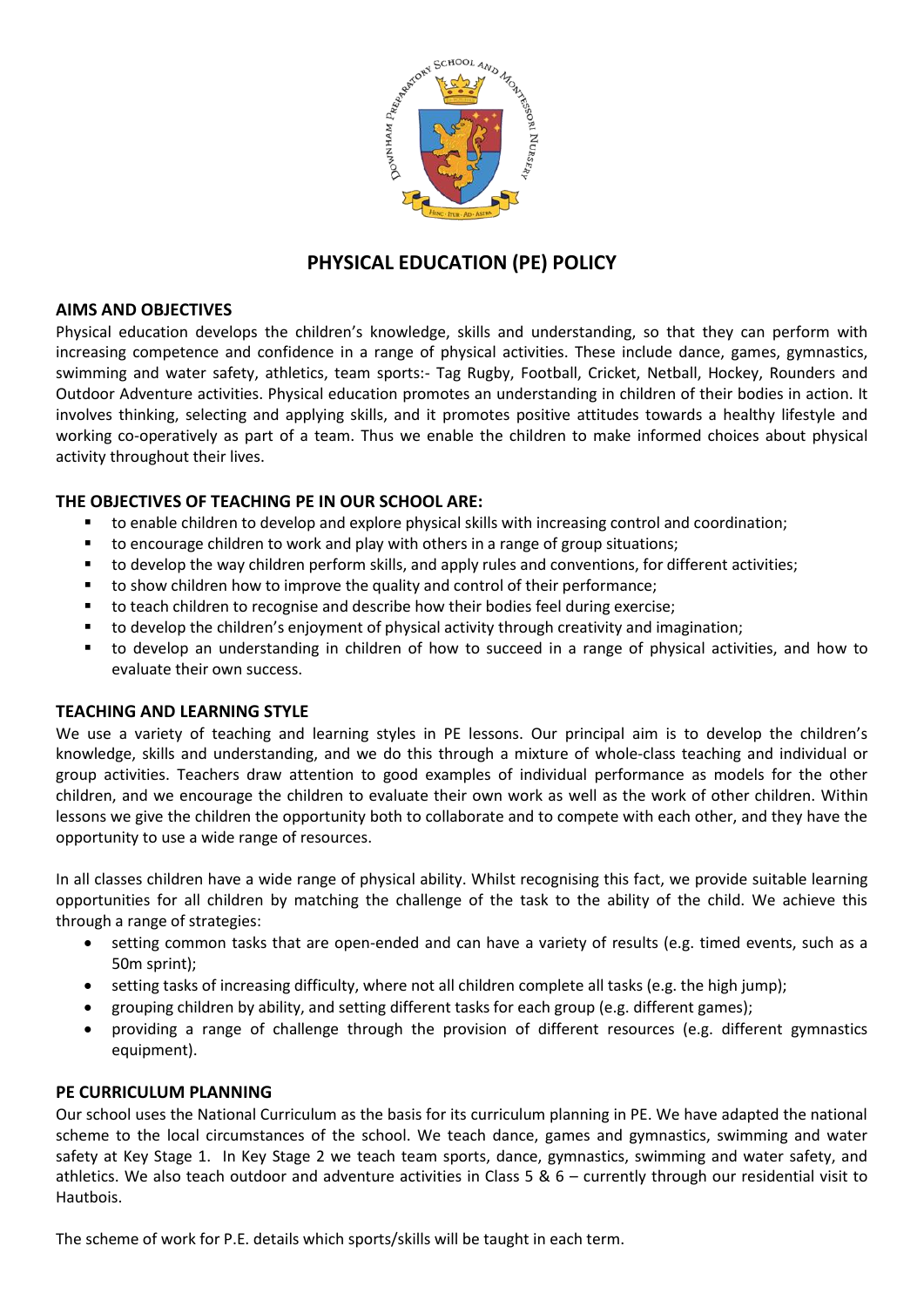We use the National scheme of work as the basis for our medium term plans. This gives details of each unit of work for each term. These plans define what we teach, and ensure an appropriate balance and distribution of work across each term. The sports coaches work together to review these plans.

We plan the PE activities so that they build upon the prior learning of the children. While there are opportunities for children of all abilities to develop their skills, knowledge and understanding in each activity area, there is progression planned into the scheme of work, so that the children are increasingly challenged as they move up through the school.

Plans are written for a range of activities to allow for flexibility. Lessons can be changed or cancelled due to weather conditions or Sports fixtures.

## **THE FOUNDATION STAGE**

We encourage the physical development of our children in the Reception class as an integral part of their work. As the Reception class is part of the Foundation Stage of the National Curriculum, we relate the physical development of the children to the objectives set out in the Early Learning Goals, which underpin the curriculum planning for children aged three to five years of age. We encourage the children to develop confidence, control of the way they move, and care in the handling of tools and equipment. We give all children the opportunity to undertake activities that offer appropriate physical challenge, both indoors and outdoors, using a wide range of resources to support specific skills.

## **CONTRIBUTION OF PE TO TEACHING IN OTHER CURRICULUM AREAS**

#### **Personal, social and health education (PSHE) and citizenship**

PE contributes to the teaching of personal, social and health education and citizenship. Children learn about the benefits of exercise and healthy eating, and how to make informed choices about these things.

#### **Spiritual, moral, social and cultural development**

The teaching of PE offers opportunities to support the social development of our children through the way we expect them to work with each other in lessons. Groupings allow children to work together, and give them the chance to discuss their ideas and performance. Their work in general enables them to develop a respect for other children's levels of ability, and encourages them to co-operate across a range of activities and experiences. Children learn to respect and work with each other, and develop a better understanding of themselves and of each other.

#### **PE AND INCLUSION**

We teach PE to all children, whatever their ability or individual needs. PE forms part of the school curriculum policy to provide a broad and balanced education to all children. Through our PE teaching we provide learning opportunities that enable all pupils to make good progress. We strive hard to meet the needs of those pupils with special educational needs, those with disabilities and those with special gifts and talents.

When progress falls significantly outside the expected range, the child may have special educational needs. Our assessment process looks at a range of factors – equipment, teaching style, differentiation – so that we can take some additional or different action to enable the child to learn more effectively.

We enable all pupils to have access to the full range of activities involved in learning PE. Where children are to participate in activities outside our school (a sports event at another school, for example) we request a copy of their risk assessments to ensure that the activity is safe for all our pupils.

#### **ASSESSMENT FOR LEARNING**

Teachers assess children's work in PE by making assessments as they observe them working during lessons. Older pupils are encouraged to evaluate their own work and to suggest ways to improve. Children are set tasks and targets according to their ability.